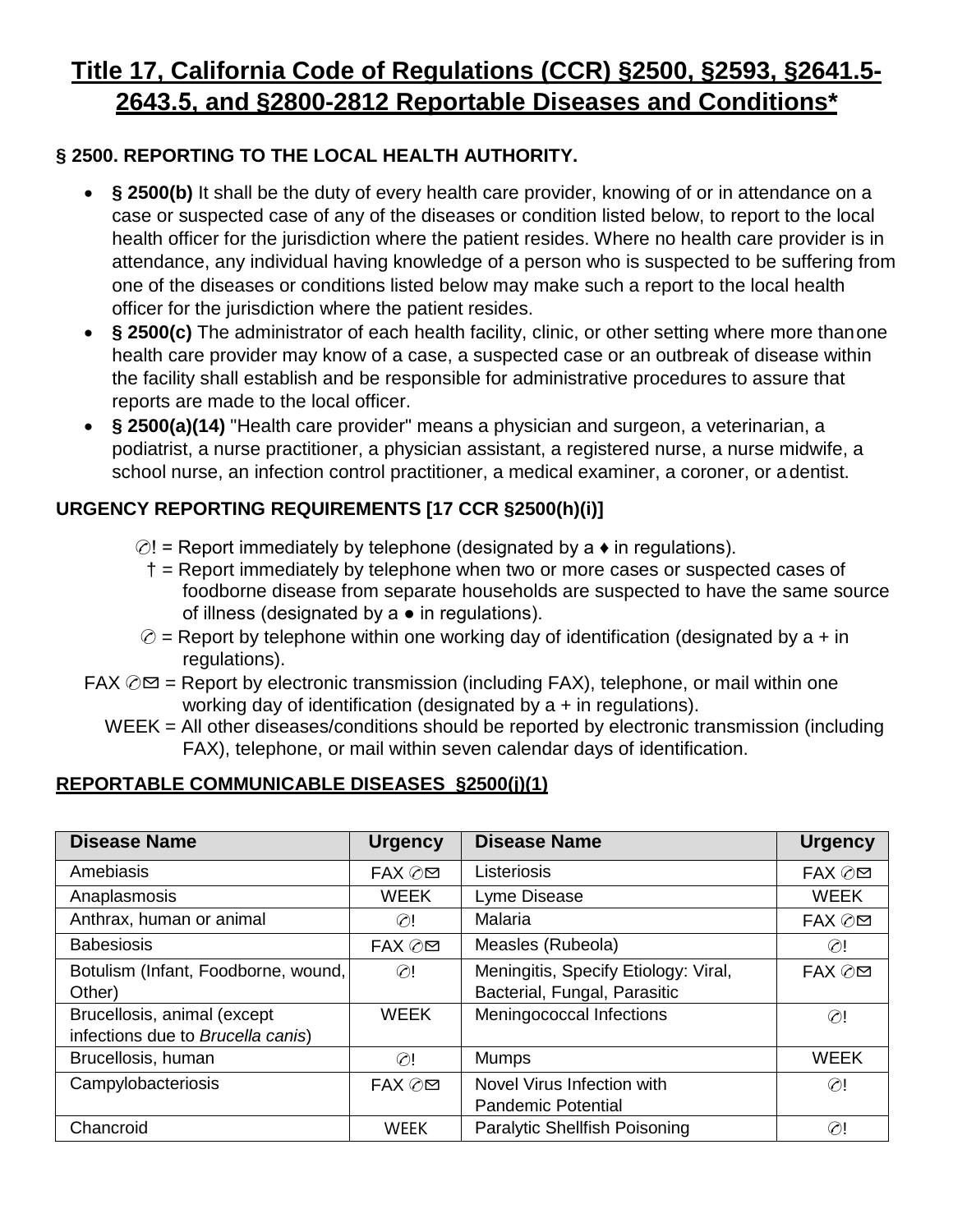| Pertussis (Whooping Cough)<br>Chickenpox (Varicella)<br>FAX ⊘⊠<br>FAX ⊘⊠<br>(outbreaks, hospitalizations and<br>deaths)<br>Chikungunya Virus Infection<br>Plague, human or animal<br>FAX ⊘⊠<br>$\odot$ !<br>Chlamydia trachomatis infections,<br><b>WEEK</b><br>Poliovirus Infection<br>FAX ⊘⊠<br>including lymphogranuloma<br>venereum (LGV)<br>Cholera<br><b>Psittacosis</b><br>$\odot$ !<br>FAX ⊘⊠<br>Ciguatera Fish Poisoning<br>Q Fever<br>$\odot$ !<br>FAX ⊘⊠<br>Coccidioidomycosis<br><b>WEEK</b><br>Rabies, human or animal<br>$\odot$ !<br>Creutzfeldt-Jakob Disease (CJD)<br><b>WEEK</b><br><b>Relapsing Fever</b><br>FAX ⊘⊠<br>and other Transmissible Spongiform<br>Encephalopathies (TSE)<br>Cryptosporidiosis<br><b>WEEK</b><br><b>Respiratory Syncytial Virus (only</b><br>FAX ⊘⊠<br>report a death in a patient less than<br>less than five years of age)<br><b>WEEK</b><br><b>WEEK</b><br><b>Rickettsial Diseases (non-Rocky</b><br>Cyclosporiasis<br>Mountain Spotted Fever), including<br>Typhus and Typhus-like illnesses<br><b>WEEK</b><br><b>WEEK</b><br>Cysticercosis or taeniasis<br>Rocky Mountain Spotted Fever<br>Dengue Virus Infection<br>Rubella (German Measles)<br><b>WEEK</b><br>$\odot$ !<br>Rubella Syndrome, Congenital<br>Diphtheria<br><b>WEEK</b><br>$\odot$ !<br>Domoic Acid Poisoning (Amnesic<br>Salmonellosis (Other than Typhoid<br>$\odot$ !<br>FAX ⊘⊠<br>Shellfish Poisoning)<br>Fever)<br><b>WEEK</b><br>Ehrlichiosis<br>Scombroid Fish Poisoning<br>$\odot$ !<br>Shiga toxin (detected in feces)<br>Encephalitis, Specify Etiology:<br>FAX ⊘⊠<br>$\odot$ !<br>Viral, Bacterial, Fungal, Parasitic<br>Shigellosis<br>Escherichia coli: shiga toxin<br>$\odot!$<br>FAX ⊘⊠<br>producing (STEC) including E. coli<br>O157<br>Flavivirus infection of<br>Smallpox(Variola)<br>$\odot$ !<br>$\odot$ !<br>undetermined species<br><b>Foodborne Disease</b><br><b>Streptococcal Infections (Outbreaks</b><br>†FAX ⊘⊠<br>FAX ⊘⊠<br>of Any Type and Individual Cases in<br><b>Food Handlers and Dairy Workers</b><br>Only)<br>Giardiasis<br><b>WEEK</b><br>Syphilis<br>FAX ⊘⊠<br><b>Gonococcal Infections</b><br><b>WEEK</b><br>Tetanus<br><b>WEEK</b><br><b>Trichinosis</b><br>Haemophilus influenzae, invasive<br>FAX ⊘⊠<br>FAX ⊘⊠<br>disease, all serotypes (report an<br>incident less than 5 years of age)<br><b>Hantavirus Infections</b><br>Tuberculosis<br>FAX ⊘⊠<br>FAX ⊘⊠<br><b>WEEK</b><br>Hemolytic Uremic Syndrome<br>Tularemia, animal<br>$\odot$ !<br>Hepatitis A, acute infection<br>Tularemia, human<br>FAX ⊘⊠<br>$\odot$ !<br><b>WEEK</b><br>Hepatitis B (specify acute case or<br><b>Typhoid Fever, Cases and Carriers</b><br>FAX ⊘⊠<br>chronic)<br>Hepatitis C (specify acute case or<br><b>WEEK</b><br><b>Vibrio Infections</b><br>FAX ⊘⊠ | <b>Disease Name</b> | <b>Urgency</b> | <b>Disease Name</b> | <b>Urgency</b> |
|------------------------------------------------------------------------------------------------------------------------------------------------------------------------------------------------------------------------------------------------------------------------------------------------------------------------------------------------------------------------------------------------------------------------------------------------------------------------------------------------------------------------------------------------------------------------------------------------------------------------------------------------------------------------------------------------------------------------------------------------------------------------------------------------------------------------------------------------------------------------------------------------------------------------------------------------------------------------------------------------------------------------------------------------------------------------------------------------------------------------------------------------------------------------------------------------------------------------------------------------------------------------------------------------------------------------------------------------------------------------------------------------------------------------------------------------------------------------------------------------------------------------------------------------------------------------------------------------------------------------------------------------------------------------------------------------------------------------------------------------------------------------------------------------------------------------------------------------------------------------------------------------------------------------------------------------------------------------------------------------------------------------------------------------------------------------------------------------------------------------------------------------------------------------------------------------------------------------------------------------------------------------------------------------------------------------------------------------------------------------------------------------------------------------------------------------------------------------------------------------------------------------------------------------------------------------------------------------------------------------------------------------------------------------------------------------------------------------------------------------------------------------------------------------------|---------------------|----------------|---------------------|----------------|
|                                                                                                                                                                                                                                                                                                                                                                                                                                                                                                                                                                                                                                                                                                                                                                                                                                                                                                                                                                                                                                                                                                                                                                                                                                                                                                                                                                                                                                                                                                                                                                                                                                                                                                                                                                                                                                                                                                                                                                                                                                                                                                                                                                                                                                                                                                                                                                                                                                                                                                                                                                                                                                                                                                                                                                                                      |                     |                |                     |                |
|                                                                                                                                                                                                                                                                                                                                                                                                                                                                                                                                                                                                                                                                                                                                                                                                                                                                                                                                                                                                                                                                                                                                                                                                                                                                                                                                                                                                                                                                                                                                                                                                                                                                                                                                                                                                                                                                                                                                                                                                                                                                                                                                                                                                                                                                                                                                                                                                                                                                                                                                                                                                                                                                                                                                                                                                      |                     |                |                     |                |
|                                                                                                                                                                                                                                                                                                                                                                                                                                                                                                                                                                                                                                                                                                                                                                                                                                                                                                                                                                                                                                                                                                                                                                                                                                                                                                                                                                                                                                                                                                                                                                                                                                                                                                                                                                                                                                                                                                                                                                                                                                                                                                                                                                                                                                                                                                                                                                                                                                                                                                                                                                                                                                                                                                                                                                                                      |                     |                |                     |                |
|                                                                                                                                                                                                                                                                                                                                                                                                                                                                                                                                                                                                                                                                                                                                                                                                                                                                                                                                                                                                                                                                                                                                                                                                                                                                                                                                                                                                                                                                                                                                                                                                                                                                                                                                                                                                                                                                                                                                                                                                                                                                                                                                                                                                                                                                                                                                                                                                                                                                                                                                                                                                                                                                                                                                                                                                      |                     |                |                     |                |
|                                                                                                                                                                                                                                                                                                                                                                                                                                                                                                                                                                                                                                                                                                                                                                                                                                                                                                                                                                                                                                                                                                                                                                                                                                                                                                                                                                                                                                                                                                                                                                                                                                                                                                                                                                                                                                                                                                                                                                                                                                                                                                                                                                                                                                                                                                                                                                                                                                                                                                                                                                                                                                                                                                                                                                                                      |                     |                |                     |                |
|                                                                                                                                                                                                                                                                                                                                                                                                                                                                                                                                                                                                                                                                                                                                                                                                                                                                                                                                                                                                                                                                                                                                                                                                                                                                                                                                                                                                                                                                                                                                                                                                                                                                                                                                                                                                                                                                                                                                                                                                                                                                                                                                                                                                                                                                                                                                                                                                                                                                                                                                                                                                                                                                                                                                                                                                      |                     |                |                     |                |
|                                                                                                                                                                                                                                                                                                                                                                                                                                                                                                                                                                                                                                                                                                                                                                                                                                                                                                                                                                                                                                                                                                                                                                                                                                                                                                                                                                                                                                                                                                                                                                                                                                                                                                                                                                                                                                                                                                                                                                                                                                                                                                                                                                                                                                                                                                                                                                                                                                                                                                                                                                                                                                                                                                                                                                                                      |                     |                |                     |                |
|                                                                                                                                                                                                                                                                                                                                                                                                                                                                                                                                                                                                                                                                                                                                                                                                                                                                                                                                                                                                                                                                                                                                                                                                                                                                                                                                                                                                                                                                                                                                                                                                                                                                                                                                                                                                                                                                                                                                                                                                                                                                                                                                                                                                                                                                                                                                                                                                                                                                                                                                                                                                                                                                                                                                                                                                      |                     |                |                     |                |
|                                                                                                                                                                                                                                                                                                                                                                                                                                                                                                                                                                                                                                                                                                                                                                                                                                                                                                                                                                                                                                                                                                                                                                                                                                                                                                                                                                                                                                                                                                                                                                                                                                                                                                                                                                                                                                                                                                                                                                                                                                                                                                                                                                                                                                                                                                                                                                                                                                                                                                                                                                                                                                                                                                                                                                                                      |                     |                |                     |                |
|                                                                                                                                                                                                                                                                                                                                                                                                                                                                                                                                                                                                                                                                                                                                                                                                                                                                                                                                                                                                                                                                                                                                                                                                                                                                                                                                                                                                                                                                                                                                                                                                                                                                                                                                                                                                                                                                                                                                                                                                                                                                                                                                                                                                                                                                                                                                                                                                                                                                                                                                                                                                                                                                                                                                                                                                      |                     |                |                     |                |
|                                                                                                                                                                                                                                                                                                                                                                                                                                                                                                                                                                                                                                                                                                                                                                                                                                                                                                                                                                                                                                                                                                                                                                                                                                                                                                                                                                                                                                                                                                                                                                                                                                                                                                                                                                                                                                                                                                                                                                                                                                                                                                                                                                                                                                                                                                                                                                                                                                                                                                                                                                                                                                                                                                                                                                                                      |                     |                |                     |                |
|                                                                                                                                                                                                                                                                                                                                                                                                                                                                                                                                                                                                                                                                                                                                                                                                                                                                                                                                                                                                                                                                                                                                                                                                                                                                                                                                                                                                                                                                                                                                                                                                                                                                                                                                                                                                                                                                                                                                                                                                                                                                                                                                                                                                                                                                                                                                                                                                                                                                                                                                                                                                                                                                                                                                                                                                      |                     |                |                     |                |
|                                                                                                                                                                                                                                                                                                                                                                                                                                                                                                                                                                                                                                                                                                                                                                                                                                                                                                                                                                                                                                                                                                                                                                                                                                                                                                                                                                                                                                                                                                                                                                                                                                                                                                                                                                                                                                                                                                                                                                                                                                                                                                                                                                                                                                                                                                                                                                                                                                                                                                                                                                                                                                                                                                                                                                                                      |                     |                |                     |                |
|                                                                                                                                                                                                                                                                                                                                                                                                                                                                                                                                                                                                                                                                                                                                                                                                                                                                                                                                                                                                                                                                                                                                                                                                                                                                                                                                                                                                                                                                                                                                                                                                                                                                                                                                                                                                                                                                                                                                                                                                                                                                                                                                                                                                                                                                                                                                                                                                                                                                                                                                                                                                                                                                                                                                                                                                      |                     |                |                     |                |
|                                                                                                                                                                                                                                                                                                                                                                                                                                                                                                                                                                                                                                                                                                                                                                                                                                                                                                                                                                                                                                                                                                                                                                                                                                                                                                                                                                                                                                                                                                                                                                                                                                                                                                                                                                                                                                                                                                                                                                                                                                                                                                                                                                                                                                                                                                                                                                                                                                                                                                                                                                                                                                                                                                                                                                                                      |                     |                |                     |                |
|                                                                                                                                                                                                                                                                                                                                                                                                                                                                                                                                                                                                                                                                                                                                                                                                                                                                                                                                                                                                                                                                                                                                                                                                                                                                                                                                                                                                                                                                                                                                                                                                                                                                                                                                                                                                                                                                                                                                                                                                                                                                                                                                                                                                                                                                                                                                                                                                                                                                                                                                                                                                                                                                                                                                                                                                      |                     |                |                     |                |
|                                                                                                                                                                                                                                                                                                                                                                                                                                                                                                                                                                                                                                                                                                                                                                                                                                                                                                                                                                                                                                                                                                                                                                                                                                                                                                                                                                                                                                                                                                                                                                                                                                                                                                                                                                                                                                                                                                                                                                                                                                                                                                                                                                                                                                                                                                                                                                                                                                                                                                                                                                                                                                                                                                                                                                                                      |                     |                |                     |                |
|                                                                                                                                                                                                                                                                                                                                                                                                                                                                                                                                                                                                                                                                                                                                                                                                                                                                                                                                                                                                                                                                                                                                                                                                                                                                                                                                                                                                                                                                                                                                                                                                                                                                                                                                                                                                                                                                                                                                                                                                                                                                                                                                                                                                                                                                                                                                                                                                                                                                                                                                                                                                                                                                                                                                                                                                      |                     |                |                     |                |
|                                                                                                                                                                                                                                                                                                                                                                                                                                                                                                                                                                                                                                                                                                                                                                                                                                                                                                                                                                                                                                                                                                                                                                                                                                                                                                                                                                                                                                                                                                                                                                                                                                                                                                                                                                                                                                                                                                                                                                                                                                                                                                                                                                                                                                                                                                                                                                                                                                                                                                                                                                                                                                                                                                                                                                                                      |                     |                |                     |                |
|                                                                                                                                                                                                                                                                                                                                                                                                                                                                                                                                                                                                                                                                                                                                                                                                                                                                                                                                                                                                                                                                                                                                                                                                                                                                                                                                                                                                                                                                                                                                                                                                                                                                                                                                                                                                                                                                                                                                                                                                                                                                                                                                                                                                                                                                                                                                                                                                                                                                                                                                                                                                                                                                                                                                                                                                      |                     |                |                     |                |
|                                                                                                                                                                                                                                                                                                                                                                                                                                                                                                                                                                                                                                                                                                                                                                                                                                                                                                                                                                                                                                                                                                                                                                                                                                                                                                                                                                                                                                                                                                                                                                                                                                                                                                                                                                                                                                                                                                                                                                                                                                                                                                                                                                                                                                                                                                                                                                                                                                                                                                                                                                                                                                                                                                                                                                                                      |                     |                |                     |                |
|                                                                                                                                                                                                                                                                                                                                                                                                                                                                                                                                                                                                                                                                                                                                                                                                                                                                                                                                                                                                                                                                                                                                                                                                                                                                                                                                                                                                                                                                                                                                                                                                                                                                                                                                                                                                                                                                                                                                                                                                                                                                                                                                                                                                                                                                                                                                                                                                                                                                                                                                                                                                                                                                                                                                                                                                      |                     |                |                     |                |
|                                                                                                                                                                                                                                                                                                                                                                                                                                                                                                                                                                                                                                                                                                                                                                                                                                                                                                                                                                                                                                                                                                                                                                                                                                                                                                                                                                                                                                                                                                                                                                                                                                                                                                                                                                                                                                                                                                                                                                                                                                                                                                                                                                                                                                                                                                                                                                                                                                                                                                                                                                                                                                                                                                                                                                                                      |                     |                |                     |                |
|                                                                                                                                                                                                                                                                                                                                                                                                                                                                                                                                                                                                                                                                                                                                                                                                                                                                                                                                                                                                                                                                                                                                                                                                                                                                                                                                                                                                                                                                                                                                                                                                                                                                                                                                                                                                                                                                                                                                                                                                                                                                                                                                                                                                                                                                                                                                                                                                                                                                                                                                                                                                                                                                                                                                                                                                      |                     |                |                     |                |
|                                                                                                                                                                                                                                                                                                                                                                                                                                                                                                                                                                                                                                                                                                                                                                                                                                                                                                                                                                                                                                                                                                                                                                                                                                                                                                                                                                                                                                                                                                                                                                                                                                                                                                                                                                                                                                                                                                                                                                                                                                                                                                                                                                                                                                                                                                                                                                                                                                                                                                                                                                                                                                                                                                                                                                                                      |                     |                |                     |                |
|                                                                                                                                                                                                                                                                                                                                                                                                                                                                                                                                                                                                                                                                                                                                                                                                                                                                                                                                                                                                                                                                                                                                                                                                                                                                                                                                                                                                                                                                                                                                                                                                                                                                                                                                                                                                                                                                                                                                                                                                                                                                                                                                                                                                                                                                                                                                                                                                                                                                                                                                                                                                                                                                                                                                                                                                      |                     |                |                     |                |
|                                                                                                                                                                                                                                                                                                                                                                                                                                                                                                                                                                                                                                                                                                                                                                                                                                                                                                                                                                                                                                                                                                                                                                                                                                                                                                                                                                                                                                                                                                                                                                                                                                                                                                                                                                                                                                                                                                                                                                                                                                                                                                                                                                                                                                                                                                                                                                                                                                                                                                                                                                                                                                                                                                                                                                                                      |                     |                |                     |                |
|                                                                                                                                                                                                                                                                                                                                                                                                                                                                                                                                                                                                                                                                                                                                                                                                                                                                                                                                                                                                                                                                                                                                                                                                                                                                                                                                                                                                                                                                                                                                                                                                                                                                                                                                                                                                                                                                                                                                                                                                                                                                                                                                                                                                                                                                                                                                                                                                                                                                                                                                                                                                                                                                                                                                                                                                      |                     |                |                     |                |
|                                                                                                                                                                                                                                                                                                                                                                                                                                                                                                                                                                                                                                                                                                                                                                                                                                                                                                                                                                                                                                                                                                                                                                                                                                                                                                                                                                                                                                                                                                                                                                                                                                                                                                                                                                                                                                                                                                                                                                                                                                                                                                                                                                                                                                                                                                                                                                                                                                                                                                                                                                                                                                                                                                                                                                                                      |                     |                |                     |                |
|                                                                                                                                                                                                                                                                                                                                                                                                                                                                                                                                                                                                                                                                                                                                                                                                                                                                                                                                                                                                                                                                                                                                                                                                                                                                                                                                                                                                                                                                                                                                                                                                                                                                                                                                                                                                                                                                                                                                                                                                                                                                                                                                                                                                                                                                                                                                                                                                                                                                                                                                                                                                                                                                                                                                                                                                      |                     |                |                     |                |
|                                                                                                                                                                                                                                                                                                                                                                                                                                                                                                                                                                                                                                                                                                                                                                                                                                                                                                                                                                                                                                                                                                                                                                                                                                                                                                                                                                                                                                                                                                                                                                                                                                                                                                                                                                                                                                                                                                                                                                                                                                                                                                                                                                                                                                                                                                                                                                                                                                                                                                                                                                                                                                                                                                                                                                                                      |                     |                |                     |                |
|                                                                                                                                                                                                                                                                                                                                                                                                                                                                                                                                                                                                                                                                                                                                                                                                                                                                                                                                                                                                                                                                                                                                                                                                                                                                                                                                                                                                                                                                                                                                                                                                                                                                                                                                                                                                                                                                                                                                                                                                                                                                                                                                                                                                                                                                                                                                                                                                                                                                                                                                                                                                                                                                                                                                                                                                      |                     |                |                     |                |
|                                                                                                                                                                                                                                                                                                                                                                                                                                                                                                                                                                                                                                                                                                                                                                                                                                                                                                                                                                                                                                                                                                                                                                                                                                                                                                                                                                                                                                                                                                                                                                                                                                                                                                                                                                                                                                                                                                                                                                                                                                                                                                                                                                                                                                                                                                                                                                                                                                                                                                                                                                                                                                                                                                                                                                                                      |                     |                |                     |                |
|                                                                                                                                                                                                                                                                                                                                                                                                                                                                                                                                                                                                                                                                                                                                                                                                                                                                                                                                                                                                                                                                                                                                                                                                                                                                                                                                                                                                                                                                                                                                                                                                                                                                                                                                                                                                                                                                                                                                                                                                                                                                                                                                                                                                                                                                                                                                                                                                                                                                                                                                                                                                                                                                                                                                                                                                      |                     |                |                     |                |
|                                                                                                                                                                                                                                                                                                                                                                                                                                                                                                                                                                                                                                                                                                                                                                                                                                                                                                                                                                                                                                                                                                                                                                                                                                                                                                                                                                                                                                                                                                                                                                                                                                                                                                                                                                                                                                                                                                                                                                                                                                                                                                                                                                                                                                                                                                                                                                                                                                                                                                                                                                                                                                                                                                                                                                                                      |                     |                |                     |                |
|                                                                                                                                                                                                                                                                                                                                                                                                                                                                                                                                                                                                                                                                                                                                                                                                                                                                                                                                                                                                                                                                                                                                                                                                                                                                                                                                                                                                                                                                                                                                                                                                                                                                                                                                                                                                                                                                                                                                                                                                                                                                                                                                                                                                                                                                                                                                                                                                                                                                                                                                                                                                                                                                                                                                                                                                      |                     |                |                     |                |
|                                                                                                                                                                                                                                                                                                                                                                                                                                                                                                                                                                                                                                                                                                                                                                                                                                                                                                                                                                                                                                                                                                                                                                                                                                                                                                                                                                                                                                                                                                                                                                                                                                                                                                                                                                                                                                                                                                                                                                                                                                                                                                                                                                                                                                                                                                                                                                                                                                                                                                                                                                                                                                                                                                                                                                                                      |                     |                |                     |                |
|                                                                                                                                                                                                                                                                                                                                                                                                                                                                                                                                                                                                                                                                                                                                                                                                                                                                                                                                                                                                                                                                                                                                                                                                                                                                                                                                                                                                                                                                                                                                                                                                                                                                                                                                                                                                                                                                                                                                                                                                                                                                                                                                                                                                                                                                                                                                                                                                                                                                                                                                                                                                                                                                                                                                                                                                      |                     |                |                     |                |
|                                                                                                                                                                                                                                                                                                                                                                                                                                                                                                                                                                                                                                                                                                                                                                                                                                                                                                                                                                                                                                                                                                                                                                                                                                                                                                                                                                                                                                                                                                                                                                                                                                                                                                                                                                                                                                                                                                                                                                                                                                                                                                                                                                                                                                                                                                                                                                                                                                                                                                                                                                                                                                                                                                                                                                                                      |                     |                |                     |                |
|                                                                                                                                                                                                                                                                                                                                                                                                                                                                                                                                                                                                                                                                                                                                                                                                                                                                                                                                                                                                                                                                                                                                                                                                                                                                                                                                                                                                                                                                                                                                                                                                                                                                                                                                                                                                                                                                                                                                                                                                                                                                                                                                                                                                                                                                                                                                                                                                                                                                                                                                                                                                                                                                                                                                                                                                      |                     |                |                     |                |
|                                                                                                                                                                                                                                                                                                                                                                                                                                                                                                                                                                                                                                                                                                                                                                                                                                                                                                                                                                                                                                                                                                                                                                                                                                                                                                                                                                                                                                                                                                                                                                                                                                                                                                                                                                                                                                                                                                                                                                                                                                                                                                                                                                                                                                                                                                                                                                                                                                                                                                                                                                                                                                                                                                                                                                                                      |                     |                |                     |                |
|                                                                                                                                                                                                                                                                                                                                                                                                                                                                                                                                                                                                                                                                                                                                                                                                                                                                                                                                                                                                                                                                                                                                                                                                                                                                                                                                                                                                                                                                                                                                                                                                                                                                                                                                                                                                                                                                                                                                                                                                                                                                                                                                                                                                                                                                                                                                                                                                                                                                                                                                                                                                                                                                                                                                                                                                      |                     |                |                     |                |
|                                                                                                                                                                                                                                                                                                                                                                                                                                                                                                                                                                                                                                                                                                                                                                                                                                                                                                                                                                                                                                                                                                                                                                                                                                                                                                                                                                                                                                                                                                                                                                                                                                                                                                                                                                                                                                                                                                                                                                                                                                                                                                                                                                                                                                                                                                                                                                                                                                                                                                                                                                                                                                                                                                                                                                                                      | chronic)            |                |                     |                |